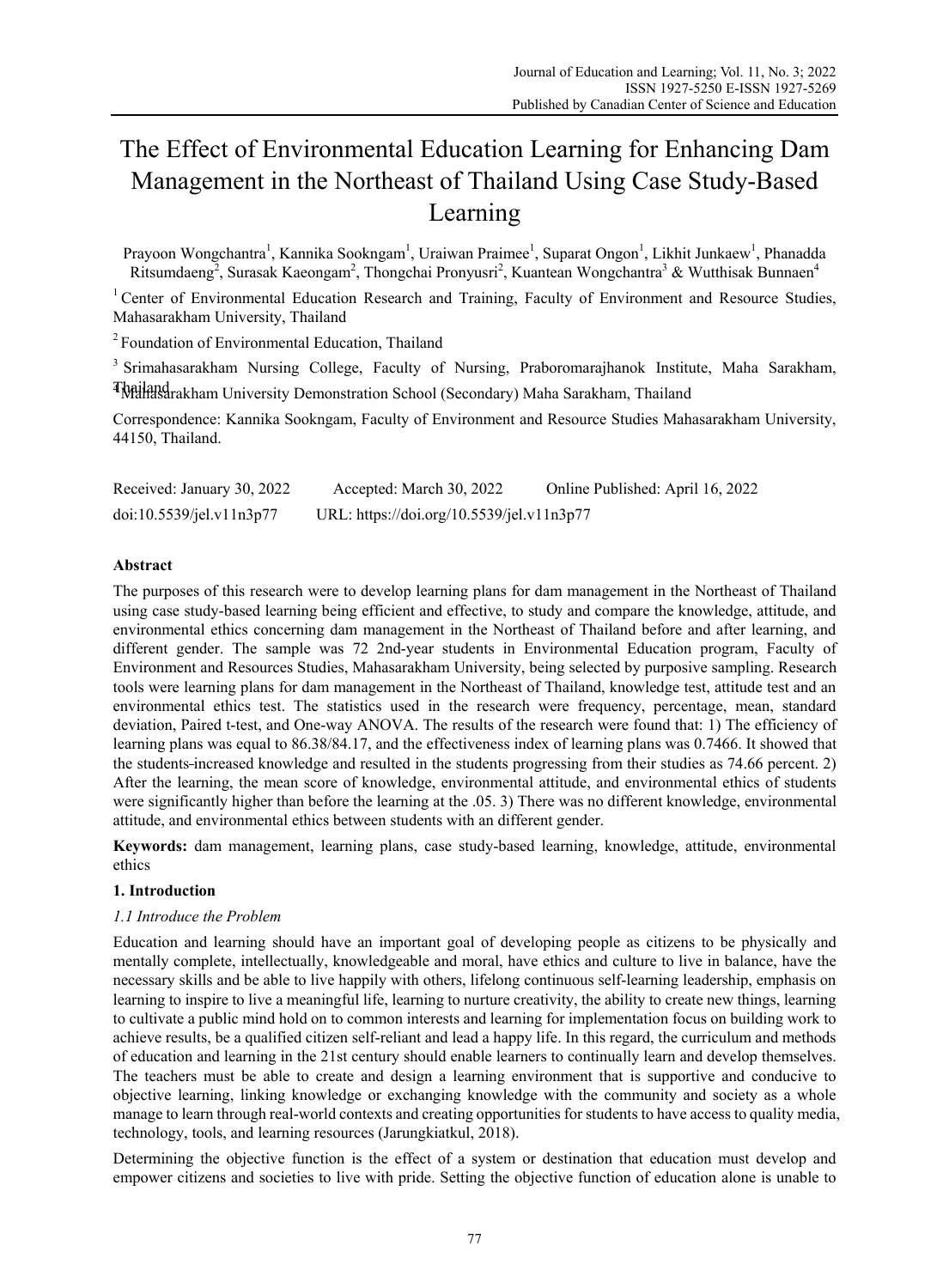develop human beings and society but there must be a mechanism to drive policies and strategies that are practical, by taking action. It is necessary to understand the context of the changing world in the  $21<sup>st</sup>$  century, the basis of educational philosophy as well as the components of the student's living environment. These understandings should be basic knowledge that is short, concise, easy to understand, can be done together, and there are clear guidelines in addition. It makes it possible to think of problems in steps. The present condition of teaching and learning management is quite limited, but in conclusion, it is educational management that is not suitable for the students' conditions, students lack cooperation in various tasks, therefore, educational management should be integrated (Wankaew, 2008)*.* 

Dams are large structures for blocking waterways, to be used to store water and prevent floods, including generating electricity. The upper part of the dam consists of a section known as an overflow channel for water above the desired level to flow through the downstream bank. More than half of the world's major rivers are dammed in some way. At present, the dam is an innovation for early development in the National Economic and Social Development Plan, which focuses on expanding cultivation areas and providing energy resources for industrial development. While the dam can respond to development policies but the great detriment of the dam is to harm and destroy the ecosystem, especially fishery resources which is the source of income and food of people. This affects the way of life of people who rely on and rely on natural resources may be summarized in aspects such as economic impact, health effects social, and cultural impact environmental, and ecological impact (Chanchula, 2009).

Case study-based learning is a learning management process in which situations or examples are used to manage learning for learners to help learners become enthusiastic about learning. Promotion students to use critical thinking and skills of solving problems in case study-based must allow learners to learn through group activities. This will help learners learn by interacting with others; gain a broader perspective by listening to and accepting the rational ideas of others. It also allows students to work together to find solutions to problems using a variety of methods. There are several directions for answering questions and an earning call to answer them (Thiangchantrathip, 2009).

Therefore, the researcher has adopted a method of teaching and learning by using case study-based learning, to be applied in the teaching and learning activities of environmental education which contains a total of 7 learning plans including : 1) Basic knowledge about dams 2) Sirindhorn Dam, Nam Son Dam and Huai Luang Dam 3) Ubonrat Dam, Chulabhorn Dam and Phimai Dam 4) Lam Ta Khlong Dam, Lam Phra Ploeng Dam and Meka Dam 5) Lampao Dam, Pak Mun Dam and Yasothon—Phanom Phrai Dam 6) Rasi Salai Dam, Nam Un Dam and Lam Se Bai Dam and 7) Nam Phong Dam, Lam Nang Rong Dam and That Noi Dam, to provide students with more knowledge, attitudes, and environmental ethics in teaching and learning activities.

## *1.2 Research Objectives*

1) To develop environmental education learning plans for enhancing dam management in the Northeast of Thailand using case study-based learning to be efficient and effective.

2) To study and compare the knowledge, attitude, and environmental ethics about dam management in the Northeast of Thailand before and after learning.

3) To study and compare the knowledge, attitudes, and environmental ethics about dam management in the Northeast of Thailand with gender differences.

## *1.3 Research Hypothesis*

1) Environmental education learning plans for enhancing dam management in the Northeast of Thailand using case study-based learning are efficient and effective as 80/80.

2) After learning, students have the knowledge, attitudes, and environmental ethics about dam management in the Northeast of Thailand using case study-based learning higher than before learning.

3) There are different cores of knowledge, attitudes, and environmental ethics about dam management in the Northeast of Thailand of Students with different gender.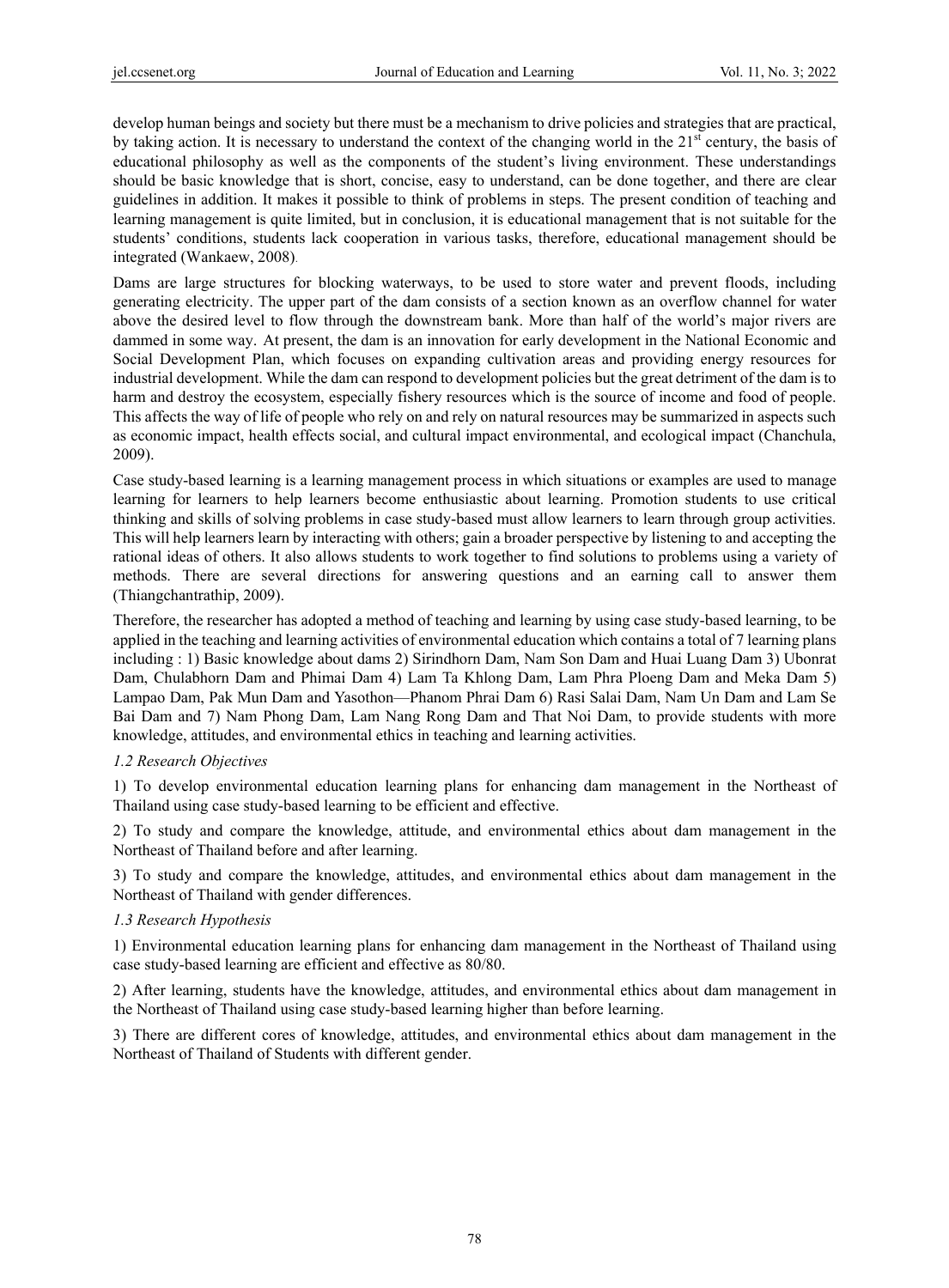## *1.4 Research Conceptual Framework*



Figure 1. Research conceptual framework

## **2. Research Design and Method**

#### *2.1 Population and Sample*

The population used for research were 376 *1st*−*4th year* undergraduate students in Environmental Education program, Faculty of Environment and Resources Studies, Mahasarakham University in the first semester of the academic year 2018.

The sample was 72 2nd-year undergraduate students in Environmental Education program, Faculty of Environment and Resources Mahasarakham University enrolled in the first semester of the academic year 2018, which were obtained from purposive sampling.

#### *2.2 Studied Variables*

Independent variables: Environmental Education Learning Plans for enhancing dam management in the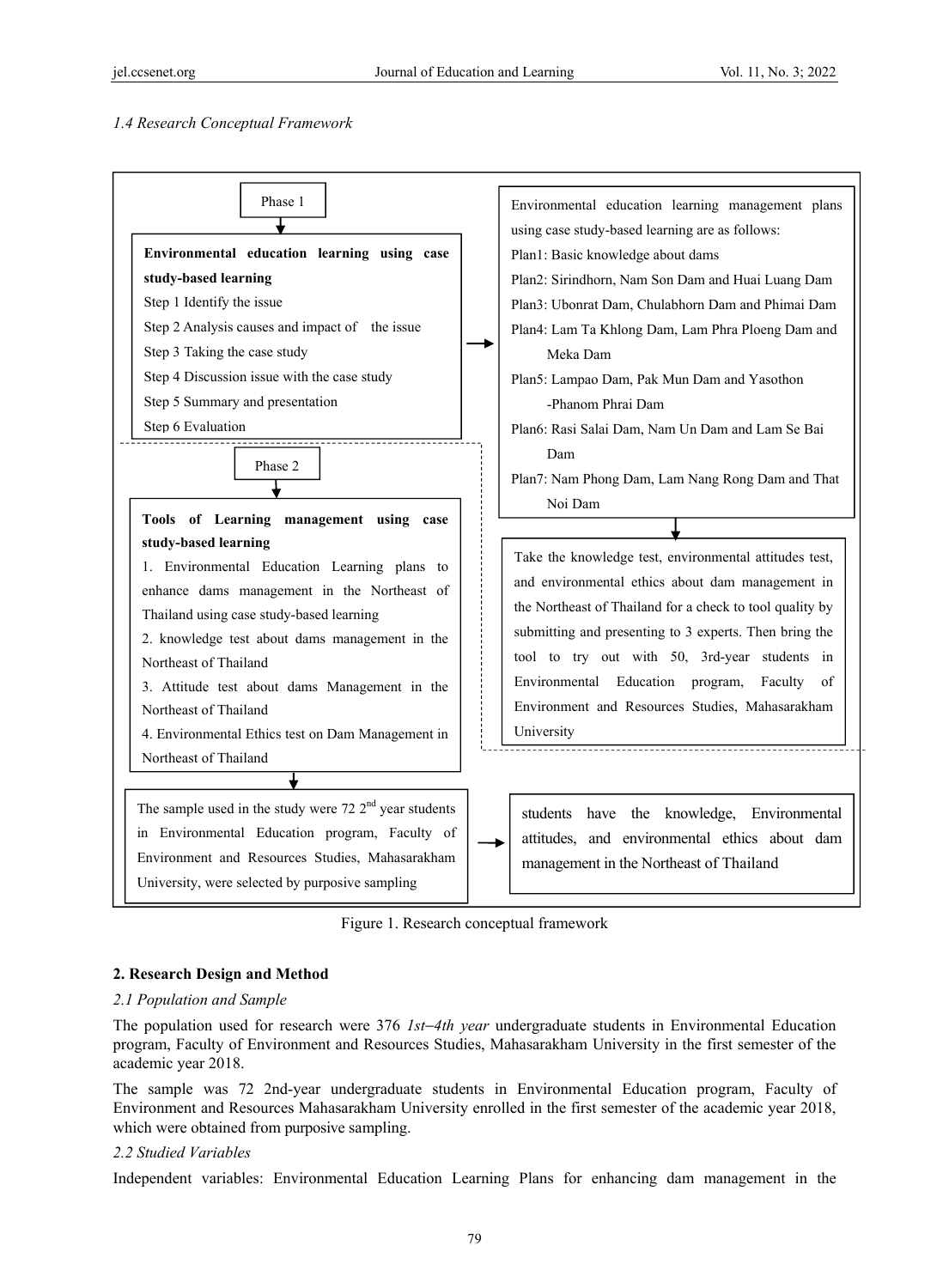Northeast of Thailand using case study-based learning.

Dependent Variable: 1) knowledge about dam management in the Northeast of Thailand; 2) attitudes towards dam management in the Northeast of Thailand and 3) environmental ethics about dam management in the Northeast of Thailand.

#### **3***.* **Data Collection**

*3.1 Research Instruments* 

1) Environmental Education Learning plans for enhancing dam management in the Northeast of Thailand using case study-based learning.

- 2) Knowledge test about dam management in the Northeast of Thailand.
- 3) Attitude test towards dam management in the Northeast of Thailand.
- 4) Environmental ethics test about dam management in the Northeast of Thailand.
- *3.2 Creation and Quality of Tools*

1) Study information, concepts, theories, research papers related to dam management in the Northeast of Thailand.

- 2) Use data to create research tools, including:
- a) Environmental education learning plans for enhancing dam management in the Northeast of Thailand using case study-based learning, consisting of 7 learning plans.
- b) Knowledge test about dam management in the Northeast of Thailand, there are choices of 4 options A, B, C, and D, 35 questions, the correct answer received 1 point, the wrong answer received 0 points, the wrong answer gave 0 points, 35 items total 35 points. The criteria for interpreting the points are as follows (Srisaat, 2000). It showed that the average score =0.00–7.00 means that the students have the least level of knowledge, the average score was 7.01−14.00 means that the students have a low level of knowledge, the average score = 14.01−21.00 means that students have moderate knowledge, the average score = 1.01−28.00 means that the student's knowledge was at a high level and the average score = 28.01−35.00 means that students have the knowledge at the highest level.
- c) Attitude test towards dam management in the Northeast of Thailand, there were 5 levels as follows: the average score = 1.00−1.80 for strongly disagree, the average score = 1.81−2.61 for disagree, the average score was  $2.62-3.41$  for neutral, the average score =  $3.42-4.21$  for agree and the average score =  $4.22-5.00$ for strongly agree, total 35 items (Srisaat, 2000).
- d) Environmental ethics test about dam management in the Northeast of Thailand, there are 35 items of 4 options which are A, B, C and D. There are 4 levels set by the ethical rating as follows (Wongchantra, 2016). Level 1: average score 1.00−1.75 for myself, Level 2: average score 1.76−2.50 for the relatives and friends, Level 3: average score 2.51−3.25 for society and Level 4: average score 3.26−4.00 for the rightness and goodness.

3) Bring the tools used in the research to send 3 experts to consider the consistency, along with finding the appropriateness, accuracy and checking the accuracy of the content, found that:

- a) Environmental education learning plans for enhancing dam management in the Northeast of Thailand using case study-based learning, were found that the coherence (IOC) of the learning plans was 1.00, with a mean of 0.50 and above, and the suitability was 4.27, showing that the appropriateness of the environmental education learning plans was at a very reasonable level which can be used to collect information.
- b) Knowledge test about dams management in the Northeast of Thailand, was found that the consistency value (IOC) was 0.96, considered to be consistent with the specified criteria, can be used to collect information.
- c) Attitude test towards da management in the Northeast of Thailand, was found that the consistency value (IOC) was 0.97, considered consistent with the specified criteria, can be used to collect information.
- d) Environmental ethics test was found that the compliance value (IOC) was 0.96, considered consistent with the specified criteria that can be used to collect information.

4) The research tools were tested (try out) with 50 3rd year undergraduate students in Environmental Education program, Faculty of Environment and Resources Studies, Mahasarakham University, that are not the sample to find the difficulty power to classify each item and the confidence values for the whole issue as follows: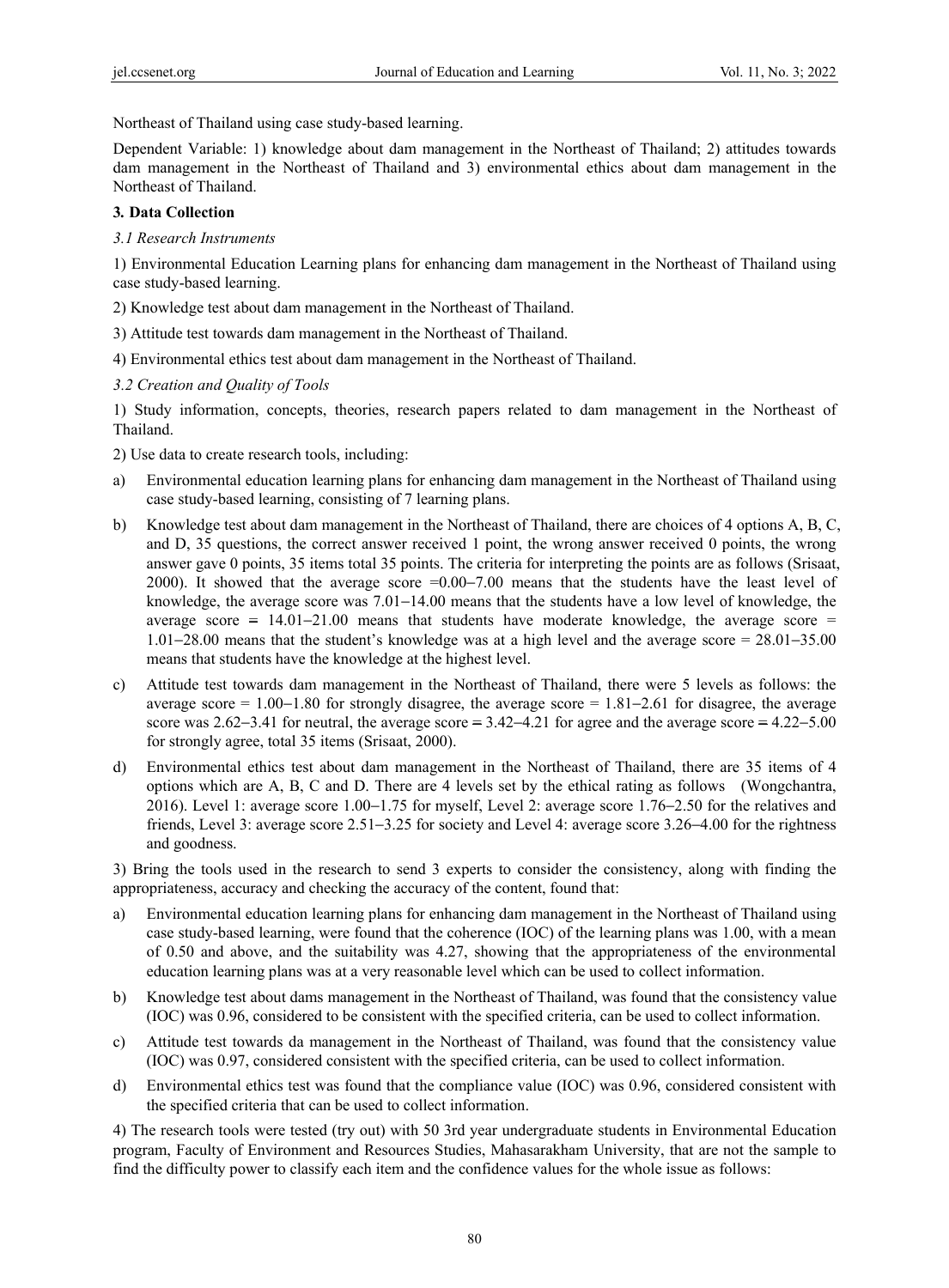- a) Knowledge test about dam management in the Northeast of Thailand, it was found that the difficulty value was between 0.90−0.96, the discriminant power was between 0.20−0.72, and the confidence value in the whole version was 0.74 which was meet the specified criteria can be used to store data.
- b) Attitude test towards dam management in the Northeast of Thailand, it was found that the power rating for each item was between 0.20−0.81 and the confidence value of the whole issue was 0.92, which was by accordance with the specified criteria, can be used to collect information.
- c) Environmental ethics test, it was found that the power rating for each item was in the range of 0.21−0.86 and the confidence value in the whole version was 0.91, which was in accordance with the specified criteria, can be used to store data.

5) Bring the tools used in the research to improve and make a complete version, to collect data with the sample.

#### *3.3 Data Collection*

1) Prepare environmental education learning plans for enhancing dam management in the Northeast of Thailand using case study-based learning, the knowledge test, the attitude test, and an environmental ethics test about dam management in the Northeast of Thailand.

2) Students take the knowledge test, the attitude test, and the environmental ethics test before learning.

3) Enter teaching activities environmental education learning plans for enhancing dam management in the Northeast of Thailand using case study-based learning. There were a total of 10 weeks of teaching, 3 hours a week, a total of 30 hours, as shown in Table 1.

Table 1. Environmental education learning for enhancing dam management in the Northeast of Thailand using case study-based learning

| Week  | Learning activities plans                                                                    | Period (hour) |
|-------|----------------------------------------------------------------------------------------------|---------------|
|       | Introduce the learning activity and pretest for knowledge, attitude and environmental ethics |               |
|       | Activity plan 1: Plan1: Basic knowledge about dams                                           |               |
|       | Activity plan 2: Sirindhorn, Nam Son Dam and Huai Luang Dam                                  |               |
|       | Activity plan 3: Ubonrat Dam, Chulabhorn Dam and Phimai Dam                                  |               |
|       | Activity plan 4: Lam Ta Khlong Dam, Lam Phra Ploeng Dam and Meka Dam                         |               |
|       | Activity plan 5: Lampao Dam, Pak Mun Dam and Yasothon - Phanom Phrai Dam                     |               |
|       | Activity plan 6: Rasi Salai Dam, Nam Un Dam and Lam Se Bai Dam                               |               |
|       | Activity plan 7: Nam Phong Dam, Lam Nang Rong Dam and That Noi Dam                           |               |
|       | Summary of learning activities about dam management in the Northeast of Thailand             |               |
| 10    | Posttest for knowledge, attitude and environmental ethics                                    |               |
| Total |                                                                                              | 30            |

4) Teaching and learning environmental education for enhancing dam Management in the Northeast of Thailand using case study-based learning, there are steps as follows:

- a) Identify the issue about dams management in the Northeast, let learners read and understand the content, get to grips with important issues and understand the relationship of various issues.
- b) Analysis of causes and impact of the issue of dams in the Northeast, and students can identify problems.
- c) Taking case study dams management in the Northeast and prioritizing dam solutions and management in the Northeast.
- d) Discussion issue with case study dam management approach in the Northeast, taking into account the advantages, disadvantages and impacts of the most appropriate management approach.
- e) Summary and presentation of the results from a case study about dams management in the Northeast of Thailand, to exchange knowledge with each other in class.
- f) Evaluate students on how to present their work in front of the class.

5) Take a post-test with a knowledge test, an attitude test and an environmental ethics test about dam management in the Northeast of Thailand which is the same set as the pre-test.

#### *3.4 Statistics Used in Data Analysis*

1) Basic Statistics Are Frequency, Percentage, Mean and Standard Deviation.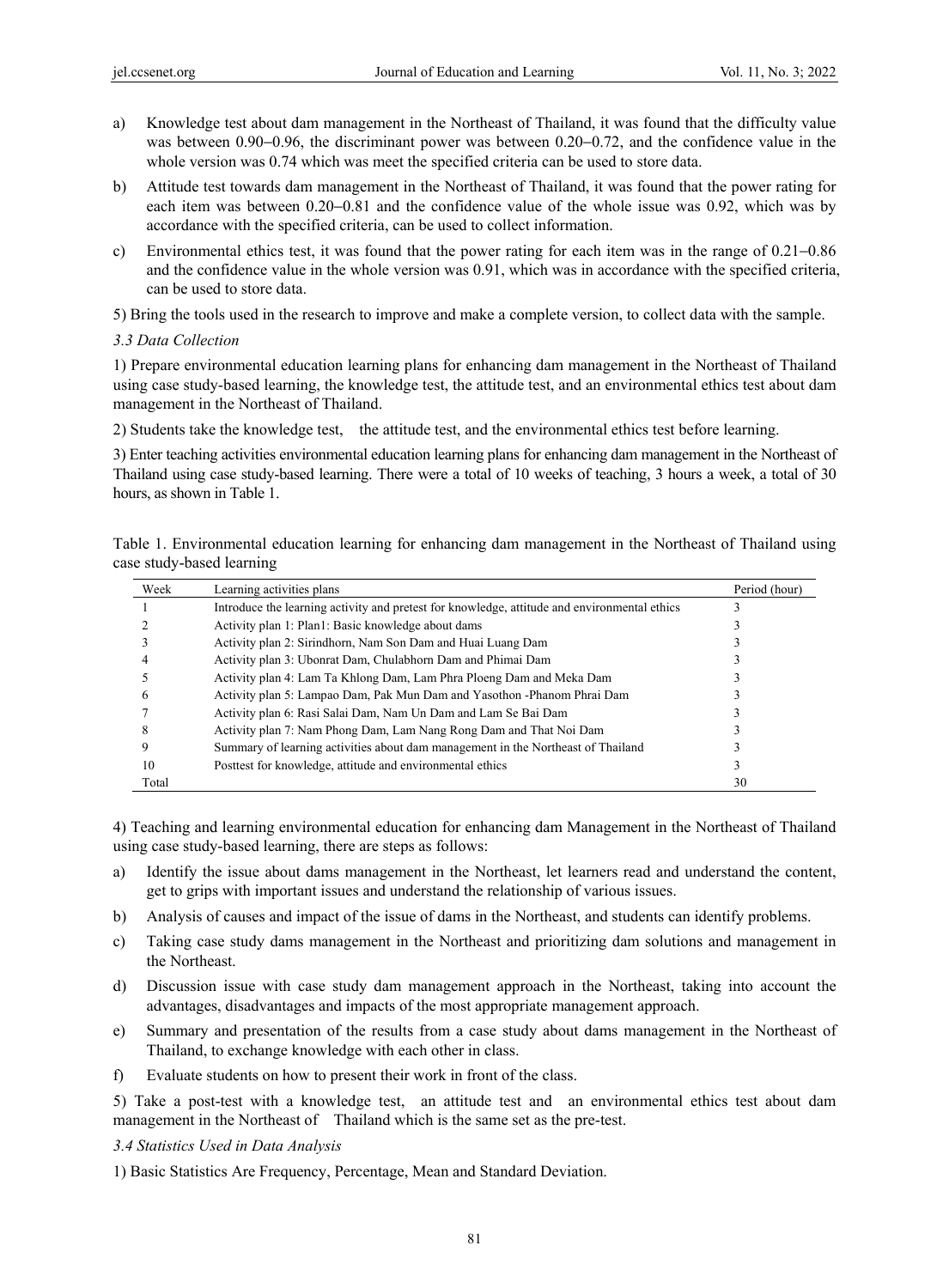2) Statistics Used to Determine Tool Quality.

- a) Conformity index values for research objectives IOC judgment criteria, if it is 0.50 or higher, then the conformity Index is applicable.
- b) Difficulty value of the knowledge test on dam management in the Northeast.
- c) Power values are classified by item.
- d) Test Confidence.
- e) Process efficiency value  $(E_1)$ .
- f) Result efficiency value  $(E_2)$ .
- g) The effectiveness index was analyzed using the methods of Goodman, Fletcher, and Schneider.

3) The Statistics Used in the Hypothesis Experiment Were Paired T-Test and One-Way ANOVA at the Statistical Significance Level of .05.

## **4**. **Results**

# *4.1 The Effect of Environmental Education for Enhancing Dam Management in the Northeast of Thailand Using Case Study-Based Learning Being Efficient and Effective*

The result of efficiency and effectiveness of learning plans for enhancing dam management in the Northeast of Thailand using case study-based learning was found that: Efficiency  $(E_1)$  was 86.38% and Effectiveness  $(E_2)$  was 84.17%. Therefore, the learning plans were the efficiency of the course at 86.38/84.17, which met the set criteria. The effectiveness index (E.I.) of the Environmental Education Learning Plan was 0.7466. This means that the students have increased knowledge and resulted in the students having an increase in their learning progress after the implementation of the learning plans by 74.66%, which meets the standard that can be used.

# *4.2 The Results of a Comparative Study of Knowledge, Attitudes, and Environmental Ethics About Dam Management in the Northeast of Thailand*

1) The results of knowledge about dam management in the Northeast of Thailand, was found that before learning, the students' average scores of overall knowledge was at a low level, which was equal to ( $\bar{x}$  = 13.12), and after learning, the students had the average score of overall knowledge at the highest level, which was equal to ( $\bar{x}$  = 29.45). When comparing the average knowledge scores, it was found that after learning, the students had knowledge about dam management in the Northeast of Thailand higher than before learning statistically significant .05.

2) In the results of attitudes towards dam management in the Northeast of Thailand, it was found that before learning, the student's average score of the overall attitude was at the level of disagreement, which was equal to  $({\bar x} = 1.60)$ , and after learning, the students' average scores of attitudes overall were at the agreed level, which was equal to  $({\bar x} = 4.01)$ . When comparing the average scores of attitudes towards dam management in the Northeast of Thailand, it was found that after learning, the student's score of attitude toward dams management in the Northeast of Thailand was higher than before learning statistically significant .05.

3) The results of environmental ethics about dam management in the Northeast of Thailand, was found that before learning, the students' overall environmental ethics average score was for self-interest level, the value equal to ( $\bar{x}$  = 1.53), and after learning, the students' overall environmental ethics score was for goodness level, the value is equal to ( $\bar{x}$  = 3.50) when comparing the average score of environmental ethics about dams management in the Northeast of Thailand, it was found that after learning, the students' average score of environmental ethics about dams management in the Northeast of Thailand was higher than before learning statistically significant .05.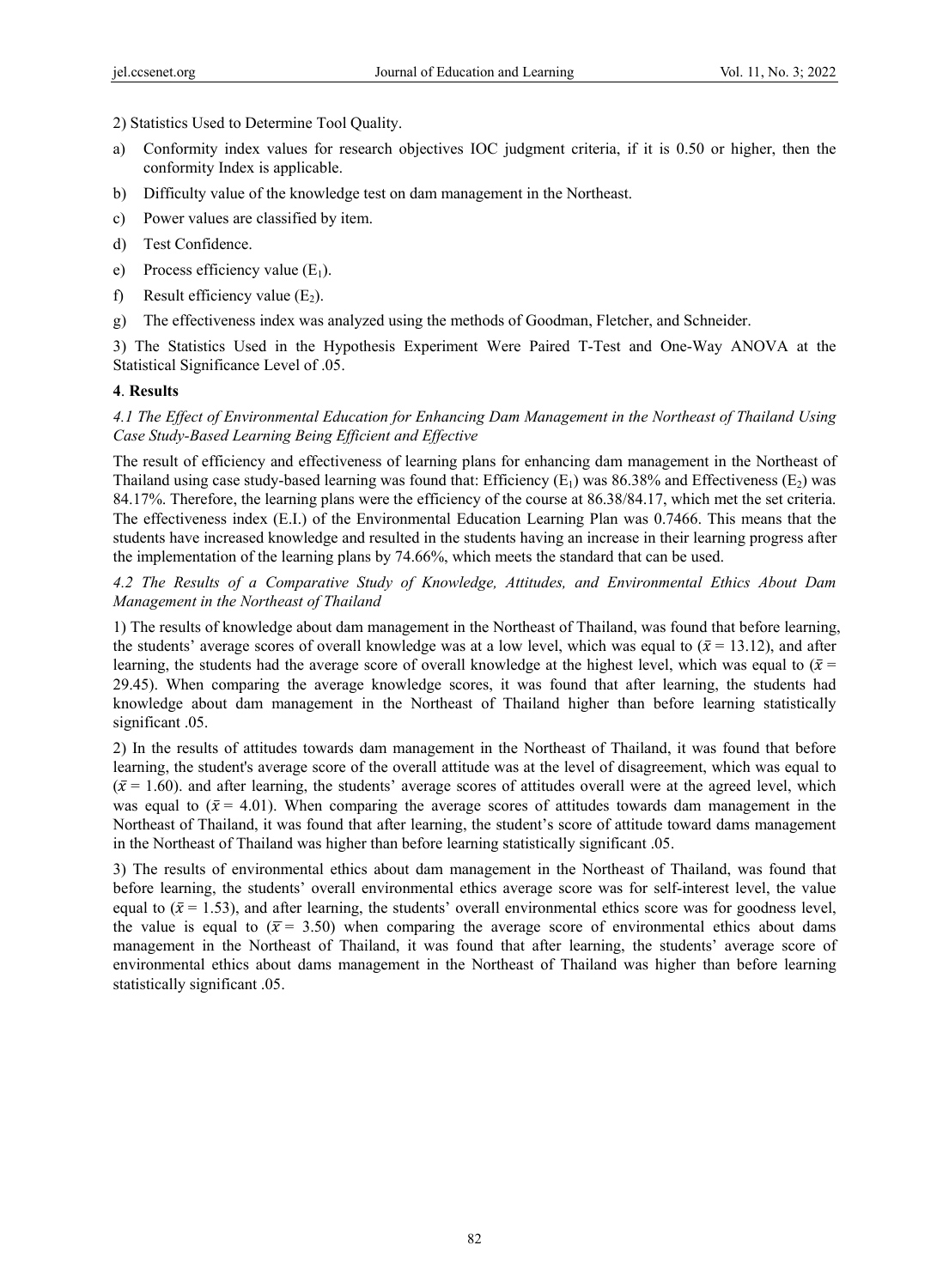*4.3 The Results of the Study and Comparison of Knowledge, Attitudes, and Environmental Ethics of Students with Different Gender, It Was Found That There Were no Difference of Knowledge, Attitude, and Environmental Ethics About Dam Management in the Northeast of Thailand of Students with Different Gender* 

Table 2. The results of the comparison of an average score of knowledge, attitudes and environmental ethics about dam management in the Northeast of Thailand by using Paired t-test before learning and after learning  $(n=72)$ 

| Item                 | <b>Before Learning</b>  |      | Levels     | <b>After Learning</b> |      | Levels       |           | df |         |
|----------------------|-------------------------|------|------------|-----------------------|------|--------------|-----------|----|---------|
|                      | $\overline{\mathbf{v}}$ | S.D. |            | x                     | S.D. |              |           |    |         |
| Knowledge            | 13.12                   | .28  | LOW        | 29.45                 | l.71 | Highest      | $-58.83$  |    | $.000*$ |
| <b>Attitudes</b>     | . 60                    | 0.22 | Disagree   | 4.01                  | 0.19 | Agree        | $-74.77$  |    | $.000*$ |
| environmental ethics | 1.53                    | 0.08 | For mvself | 3.50                  | 0.07 | For goodness | $-162.89$ |    | $.000*$ |

*Note*. \* It was statistically significant at the .05 level.

Table 3. The results of the comparison of knowledge, attitudes and environmental ethics about management in the Northeast of Thailand of students with different gender by using One-way ANOVA (n=72)

| Item                 | Gender | quantity | <b>One-way ANOVA</b> |      |      |      |
|----------------------|--------|----------|----------------------|------|------|------|
|                      |        |          | $\overline{\bm{x}}$  | S.D. |      | Sig. |
| Knowledge            | Male   | 46       | 17.76                | 3.04 | 0.06 | 0.80 |
|                      | Female | 26       | 18.00                | 5.17 |      |      |
| <b>Attitudes</b>     | Male   | 46       | 4.03                 | 0.19 | 0.54 | 0.46 |
|                      | Female | 26       | 3.99                 | 0.20 |      |      |
| environmental ethics | Male   | 46       | 3.49                 | 0.08 | 1.41 | 0.23 |
|                      | Female | 26       | 3.52                 | 0.07 |      |      |

#### **5. Conclusions**

The efficiency of the environmental education learning plan for enhancing dam management in the Northeast of Thailand using case study-based learning was *86.38/84.17*, which met the set criteria. The Effectiveness Index (E.I.) was equal to 0.7466. It means that the students have more knowledge and result in students having more progress in learning after the implementation of the learning plans, accounting for *74.66* percent, which meets the standard that can be used.

The Results of a Comparative Study of Knowledge, Attitudes and Environmental Ethics About Dam Management in the Northeast of Thailand

1) After learning, the students' knowledge about dam management in the Northeast of Thailand was higher than before learning statistically significant .05.

2) After learning, the student's attitude towards dam management in the Northeast of Thailand was higher than before learning statistically significant .05.

3) After learning, the students' environmental ethics about dam management in the Northeast of Thailand was higher than before learning statistically significant .05.

4) There Were no Difference of Knowledge, Attitude, and Environmental Ethics About Dam Management in the Northeast of Thailand of Students with Different Gender

## **6. Discussion**

# *6.1 The Result of an Efficacy Study and Effectiveness According to the Criteria of the Environmental Education Learning Plans About Dam Management in the Northeast of Thailand*

The results of the study on the efficiency of the environmental education learning plans for enhancing dam management in the Northeast of Thailand using case study-based learning, it was found that the efficiency of the process  $(E_1)$  was 86.38% and the efficiency of the result  $(E_2)$  was 84.17%. Therefore, environmental education learning plans were the efficiency of the study at 86.38/84.17, which met the 80/80 criteria. The efficiency of the process  $(E_1)$  and the efficiency of the results  $(E_2)$  were effective according to the set criteria; the effectiveness Index (E.I.) was 0.7466. This means that students have increased knowledge, and resulted in students having an increase in learning progress after using the learning plans was 74.66%. The researcher has studied the theory and related research defined the scope and content structure of the lesson plan and defined the content of 7 plans.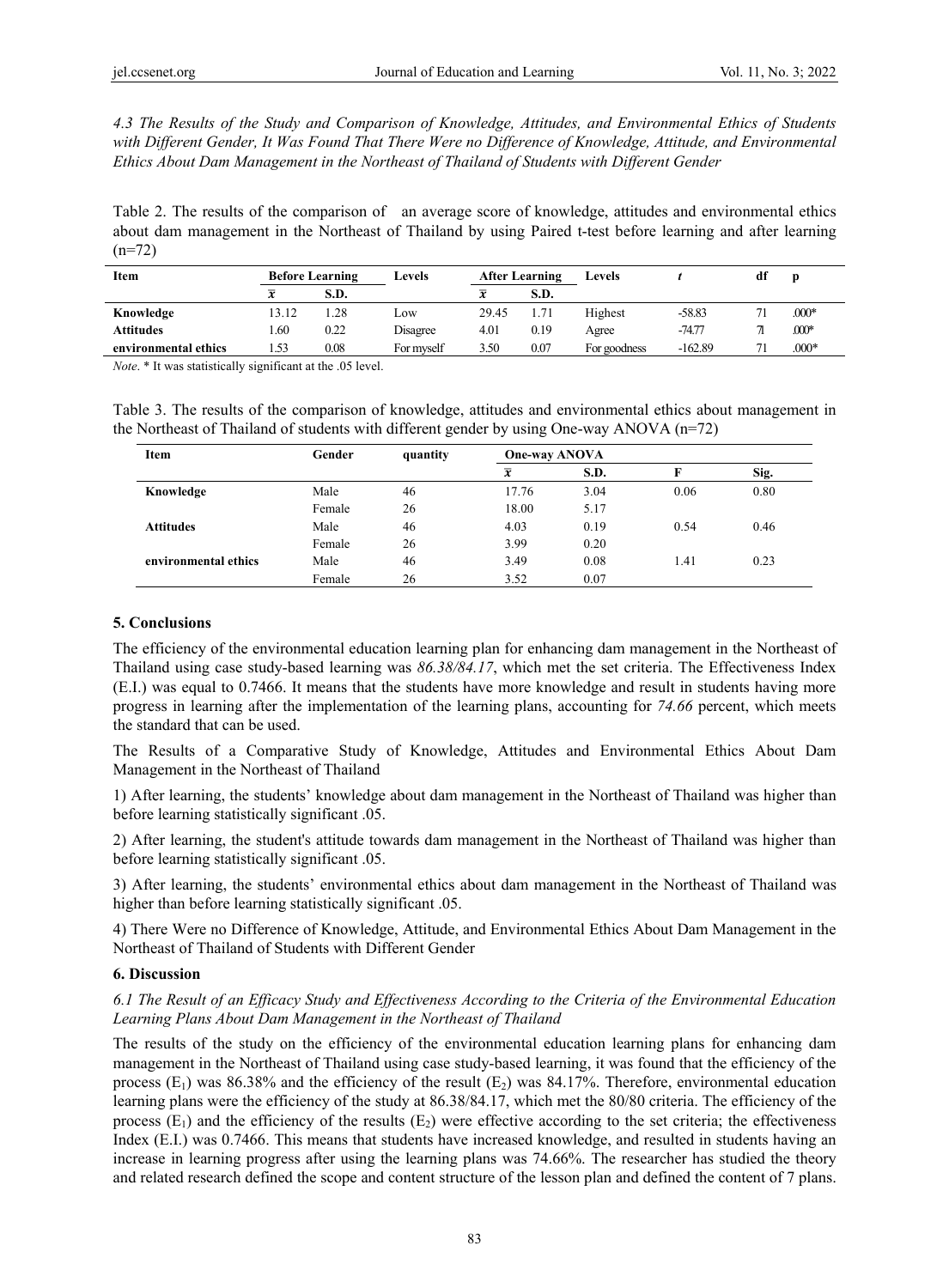The duration of teaching is 3 hours each time, a total of 30 hours, the lesson plans have been assessed by experts, resulting in an environmental education learning plans which are based on the concept of Khamlalieng (2001) said that efficiency is a performance that causes satisfaction to human beings. And Yuthasutthipong (2007) said that efficiency must take into account operations that can achieve results according to the set objectives. And Durongdej (2009) said that effectiveness means the ability to operate to achieve the set objectives. And Ngamsa-ad (2008) said that effectiveness refers to the success of a job that meets expectations defined in the objectives or goals. This is consistent with the research of Natphong, Boonserm and Praimee (2021) has studied the application of geographic information systems in the study of the initial environmental impact on undergraduate students. The results showed learning plan for the application of GIS in preliminary environmental assessment, the efficiency index was 91.42/80.67, the effectiveness index was 0.7034, indicating that the students' knowledge increased and the bachelor students progressed in their learning after learning and consistent with the research of Pronyusri, Boonserm and Junkaew (2021) have studied the teaching of environmental education by using problems and group processes-based learning for undergraduate students, the results showed that environmental education lesson plan using problems and group processes-based learning for undergraduate students, it has an efficiency of 86.12/82.12 and an effectiveness index of 0.6476, it showed that students have increased knowledge and make undergraduate students have more progress in learning after studying. And consistent with the research of Ploysopon and Phaudjantuk (2019) have studied the results of using a case study-based learning management plan in the course of psychology for teachers of second-year students. The objectives were to create a case-based learning management plan as a teacher psychology course with efficiency according to the 80/80 criteria. The results showed that the efficiency of the case study-based learning management plan as a teacher psychology course was 85.29/82.35.

## *6.2 The Results of the Study and Comparison of Knowledge, Attitudes and Environmental Ethics About Dam Management in the Northeast of Thailand of the Students Before and After Learning*

1) The results of the study and comparison of knowledge about dams management in the Northeast of Thailand, it was found that after learning, students' average score of knowledge was higher than before learning because the researcher has taught using a case study-based learning theory with a total of 6 steps as follows: step 1 identify the issue, step 2 analysis causes and impact of the issue, step 3 taking case study, step 4 discussion issue with a case study, step 5 summary and presentation and step 6 evaluation. It is a method of educating students who are interesting by giving examples about dam management in the Northeast of Thailand so that students can think to analyze the current situation as it happens, making students more knowledgeable after studying. According to the concept of Suwan (2011) said that the meaning of knowledge is a preliminary behavior which the learners have done or by seeing, hearing, remembering. and Sophakan (2007) said that knowledge is the perception of facts, events, details resulting from observations, education, and experiences in both natural and social environments, basic knowledge or background of the individual that the person remembers or collected and can be expressed in observable or measurable behavior which is consistent with the research of Ritsumdaeng, Boonserm and Sookngam (2021) have studied teaching environmental studies using case studies and games-based learning for undergraduate students, it was found that after learning, the student's knowledge of the environment was significantly higher than before learning at the .05 level. And consistent with the research of Sookngam, Wongchantra and Bunnaen (2021) have studied the development of training courses on environmental education according to the King's science in soil, water and forest conservation, it was found that after training, students have average knowledge of soil, water, and forest conservation according to the royal science higher than before training, statistically significant at the .05 level*.* And consistent with the research of Praimee and Boonserm (2021) studied the organization of learning activities on solid waste and waste management by using problems and proposition-based learning, it was found that after learning, students have average grades in solid waste and sewage management was higher than before learning significantly at the .05 level.

2) In the results of the comparison of attitudes towards dams management in the Northeast of Thailand, it was found that after learning, the students' score of attitude toward dams management was higher than before learning statistically significant .05. This is a result of the process of organizing activities that are taught using case study-based learning, some steps that allow students to participate in thinking, analyzing and synthesizing well dam management in the Northeast of Thailand. As a result, students have an attitude towards dam management in the Northeast more after learning which is in line with the concept of Guptanon (2008) said that attitude is the inner feeling of a person who uses it, to evaluate or judge things. And Sereerat (1999) has given the meaning that attitude is a feeling of a person towards something or the inclination caused by learning to respond to stimuli in a consistent direction. And Attamana (2015) said that the definition of attitude is a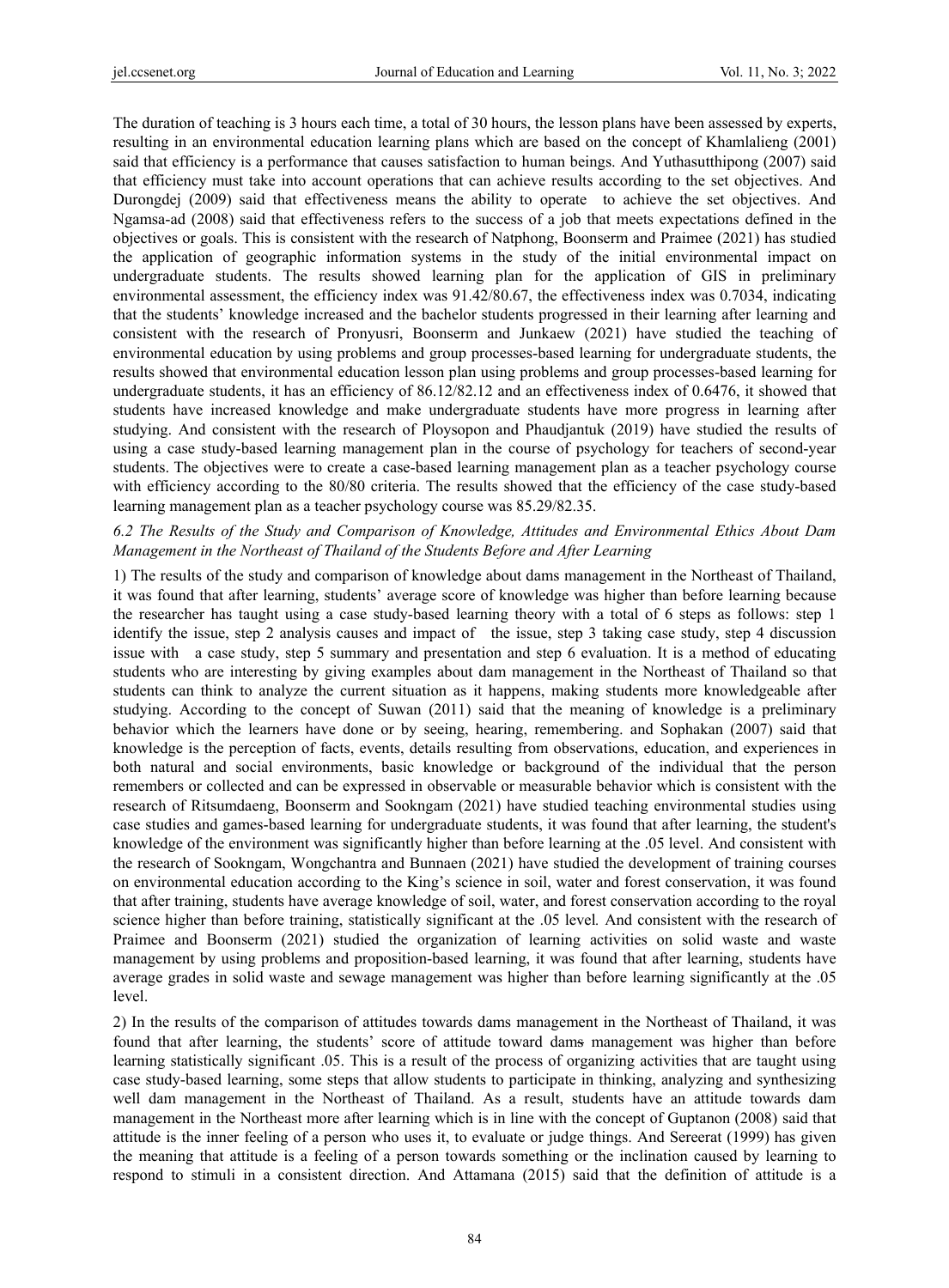combination of thoughts, beliefs, opinions, knowledge, and feelings of a person towards something consistent with the research of Pronyusri, Boonserm and Junkaew (2021) have studied the teaching of environmental education by using problems and group processes based learning for undergraduate students, it was found that the students had scored for their environmental attitude after learning is higher than before learning statistically significant at the .05 level. This is consistent with the research of Thinkamchoet and Wongchantra (2018) have studied the ASEAN natural resources and environment conservation camp for youth in Roi Et province, it was found that youth had more attitudes towards conservation of natural resources and the ASEAN environment after joining the camp than before joining the camp. And consistent with the research of Wongchantra, Toomhome, Phansiri and Junkawe (2016) have studied the development of a green product training manual for students in Environmental Education program, Mahasarakham University, it was found that the students had higher mean scores on attitude after training higher than before training, statistically significant at the level .05.

3) The results of a study and comparison of environmental ethics related to dam management in the Northeast of Thailand*,* it was found that after learning, the students' average score of environmental ethics about dams management was higher than before learning statistically significant .05. This is a result of the process of organizing activities that are taught using case study-based learning, enabling students to participate in synthesizing data from case studies and have students present their analytical concepts of dam management in the Northeast of Thailand, as a result, students have more environmental ethics after studying. This is based on the concept of Wongchantra (2012) said that environmental ethics is a principle that one should behave towards the environment, this has resulted in the existence of the environment in ecological equilibrium and favorable to all things that depend on the environment to survive. And Weerawattananon (1993) said that environmental ethics is an environmental practice for human beings that takes integrity and correctness on the principles of morality and kindness which be treated with the environment. And Sorasurachat (2015) said that ethics is behavioral qualities, society expects people in that society to behave correctly in their conduct and have freedom within the boundaries of conscience. This is consistent with the research of Udornpim and Wongchantr (2021) have studied the results of training for environmental protection volunteers in schools to enhance knowledge, ethics, and volunteering, it was found that the students had a statistically significantly higher level of environmental ethics after training than before training at .05. This is consistent with the research of Praimee and Boonserm (2021) has studied the result of learning activities on solid waste and waste management using problem-based learning, it was found that the students had average scores on environmental ethics after learning was significantly higher than before learning at the .05 level. This is consistent with the research of Tadsawa and Saifa (2021) studied the development of a digital ethical reasoning program using outcome-based education and case study-based learning for junior high school students, it was found that students who are organized learning using a program promoting digital ethical reasoning based on outcome-based education concepts and case study-based learning are capable of post-experimental digital ethical reasoning statistically significantly higher than before the experiment at the .05 level.

## *6.3 The Results of a Comparative Study of Knowledge, Attitudes and Environmental Ethics About Dam Management in the Northeastern of Thailand Before and After Learning of Students with Different Gender*

The result of the study comparing knowledge, attitude and environmental ethics of the students of a different gender was found that there was no difference in a mean score of knowledge, attitude, and environmental ethics about dam management in the Northeast of Thailand of students with a different gender. This is a result of teaching and learning activities that include examples as a case study in the classroom for students to gain knowledge and understanding. This is a process that causes motivation to make students of different gender interested and curious, thus making students' knowledge, attitudes and environmental ethics are no different which is based on the concept of Menasavet (1982) said that knowledge is very important in carrying out different activities because it is a process that causes behavioral changes. And according to the concept Sereerat (1999) said that attitude is a feeling of a person towards something or the inclination caused by learning to respond to a mole in the direction consistent with the composition, understanding, feeling, and behavior. And according to the concept of Yodlorchai (2019) said that gender is a status caused by psychological, behavioral, social and cultural factors. This is consistent with the research of Maikami and Wongchantra (2018) have studied the development of manuals to enhance attitudes in the use of green products for students of the Faculty of Environment and Resources Studies, Mahasarakham University, which has a purpose to study and compare the attitudes of students of different gender, the results of the study on the use of green products. It was found that there is no difference in attitude towards using green products among students of a different gender. This is consistent with the research of Thinkamchoet and Wongchantra (2018) studied the ASEAN natural resources and environment conservation camp for youth in Roi Et province, it is objectives are to study and compare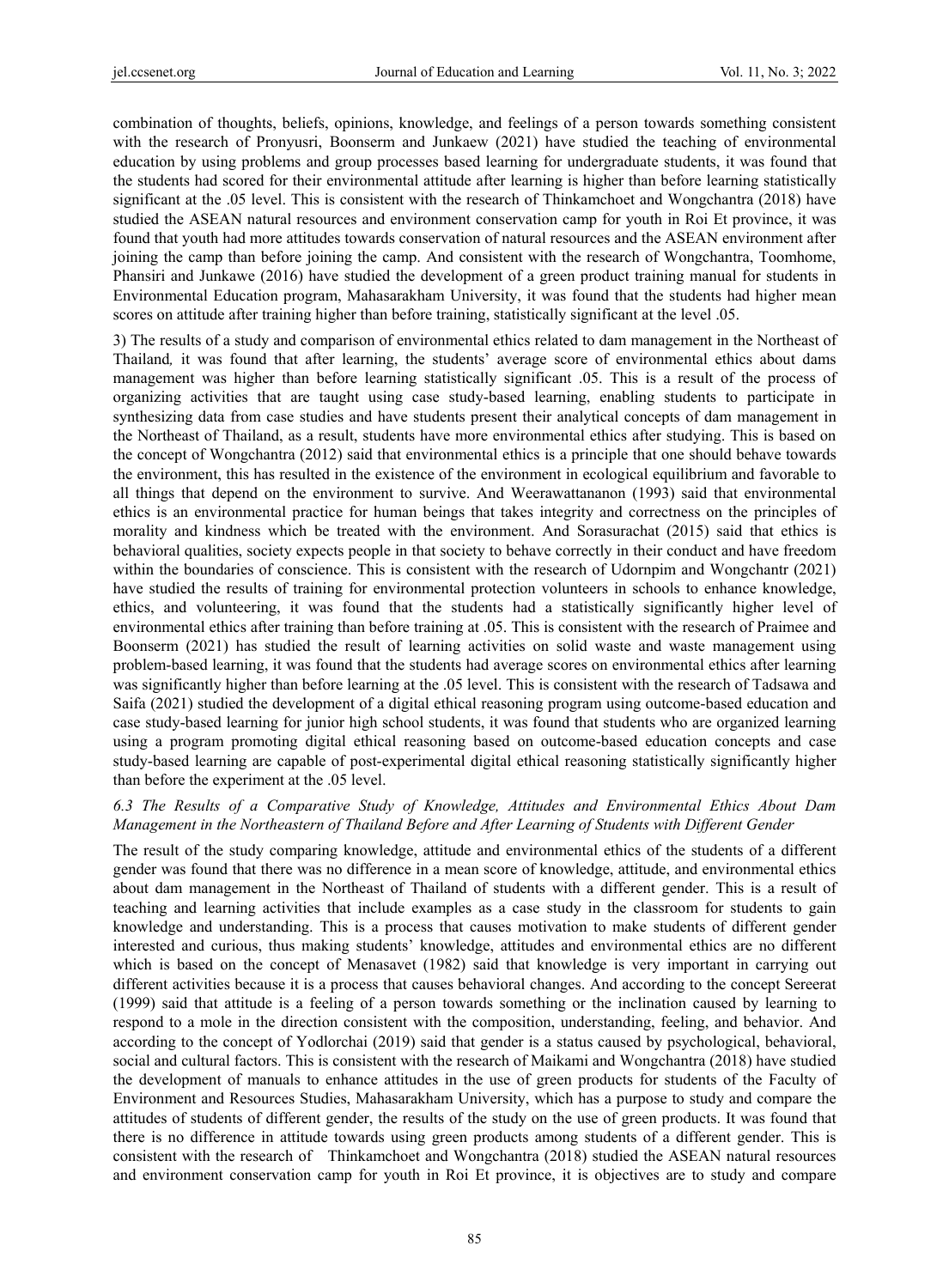knowledge, attitudes, and leadership skills before and after camp activities by gender, it was found that there is no difference of knowledge about natural resources and the environment of youth with a different gender. This is consistent with the research of Praimee and Boonserm (2021) have studied the results of learning activities on solid waste and waste management using problem-based learning have the purpose to compare knowledge, environmental ethics and environmental volunteering of students with a different gender. It was found that there is no difference in knowledge about solid waste and sewage management, environmental ethics, and environmental volunteers among students with a different gender. And consistent with the research of Junkaew, Wongchantra, and Bunnaen (2021) studied the effects of environmental education learning activities using area-based learning in Khok Hin Lad Community Forest in Maha Sarakham, Thailand. It was found that there is no difference in knowledge, attitudes and environmental ethics among students of a different gender.

#### **Acknowledgements**

This research project was financially supported by Mahasarakham University and was supported the study area by Center of Environmental Education Research and Training, Faculty of Environment and Resource Studies, Mahasarakham University and Foundation of Environmental Education.

#### **References**

- Attamana, S. (2015). *Organizational Behavior, Theory and Applications* (4th ed.). Bangkok: Thammasat University Press.
- Chanchula, N. (2009). Dams: Development and Thai Fisheries Problems. *Journal of the Faculty of Humanities and Social Sciences*, *5*(2), 25−36.
- Durongdej, S. (2009). *Project Evaluation: Concepts and Methods*. Bangkok: Faculty of Public Health, Mahidol University.
- Guptanon, W. (2008). *Management and Organizational Behavior: Modern Management Techniques* (3rd ed.). Bangkok: Thai Wattana Panich.
- Jarungkiatkul, S. (2018). *Trends in enhancing learning skills in the 21st century*. Bangkok: Chulalongkorn University Printing House.
- Junkaew, L., Wongchantra, P., & Bunnaen, W. (2021). The Effects of Environmental Education Learning Activities Using Area-Based Learning in Khok Hin Lad Community Forest in Maha Sarakham, Thailand. *World Journal of Education*, *11*(2), 56−71. https://doi.org/10.5430/wje.v11n2p56
- Khamlalieng, S. (2001). *Performance of Airborne Engineers: A Case Study of the Naval Artillery Division*. Master of Arts thesis. Ramkhamhaeng University.
- Maikami, P., & Wongchantra, P. (2018). *Developing a manual to Enhance Knowledge and Attitude in Using Green Products for Students of the Faculty of Environment and Resources Studies, Mahasarakham University*. Master of Science Thesis. Mahasarakham University.
- Menasavet, S. (1982). *Market Research: Standard Edition*. Bangkok: Thammasarn.
- Natphong, B., Boonserm, W., & Praimee, U. (2021). The Enhancing of Knowledge and Attitude towards Application of Geographic Information System in the Initial Environmental Evaluation. *Annals of the Romanian Society for Cell Biology*, *25*(6), 13231−13240.
- Ngamsa-ad, A. (2008). *What is the difference between efficiency (Efficiency) and effectiveness (Effective)*. Retrieved from http://www.sisat.ac.th
- Ploysopon, A., & Phaudjantuk, S. (2019). The Results of Using Case-Based Plans for Organizing for Learning in the Psychology for Teachers Course for Sophomore Students. *Journal of Educational Measurement Mahasarakham University*, *25*(2), 313−325.
- Praimee, U., & Boonserm, W. (2021). The effect of learning activities on waste and sewage management by using question and Problems-based learning. *Journal of Educational Issues*, *7*(1), 72−91. https://doi.org/10.5296/jei.v7i1.18267
- Pronyusri, T., Boonserm, W., & Junkaew, L. (2021). Teaching Environmental Education Using Problem and Focus Group Based Learning for Undergraduate students. *Annals of the Romanian Society for Cell Biology*, *25*(6), 13023−13034.
- Ritsumdaeng, P., Boonserm, W., & Sookngam, K. (2021). The Effect of Environmental Education Teaching Using CaseStudy and Games based Learning for Undergraduate Students. *Annals of the Romanian Society*